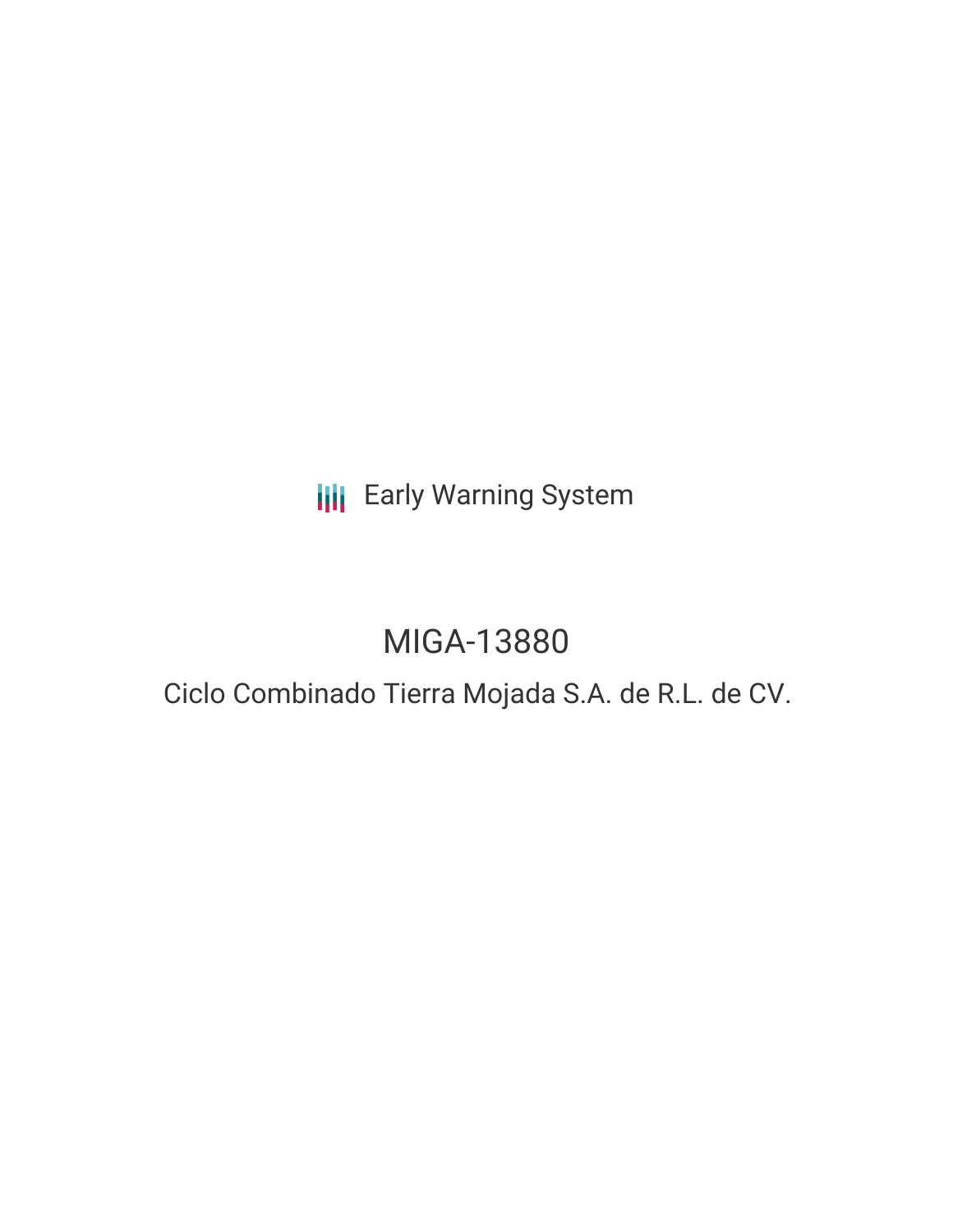

#### **Quick Facts**

| <b>Countries</b>               | Mexico                                          |
|--------------------------------|-------------------------------------------------|
| <b>Financial Institutions</b>  | Multilateral Investment Guarantee Agency (MIGA) |
| <b>Bank Risk Rating</b>        | B                                               |
| <b>Voting Date</b>             | 2017-05-23                                      |
| <b>Borrower</b>                | International Lender to be Determined           |
| <b>Investment Type(s)</b>      | Guarantee                                       |
| <b>Investment Amount (USD)</b> | \$916.00 million                                |
| <b>Project Cost (USD)</b>      | \$916.00 million                                |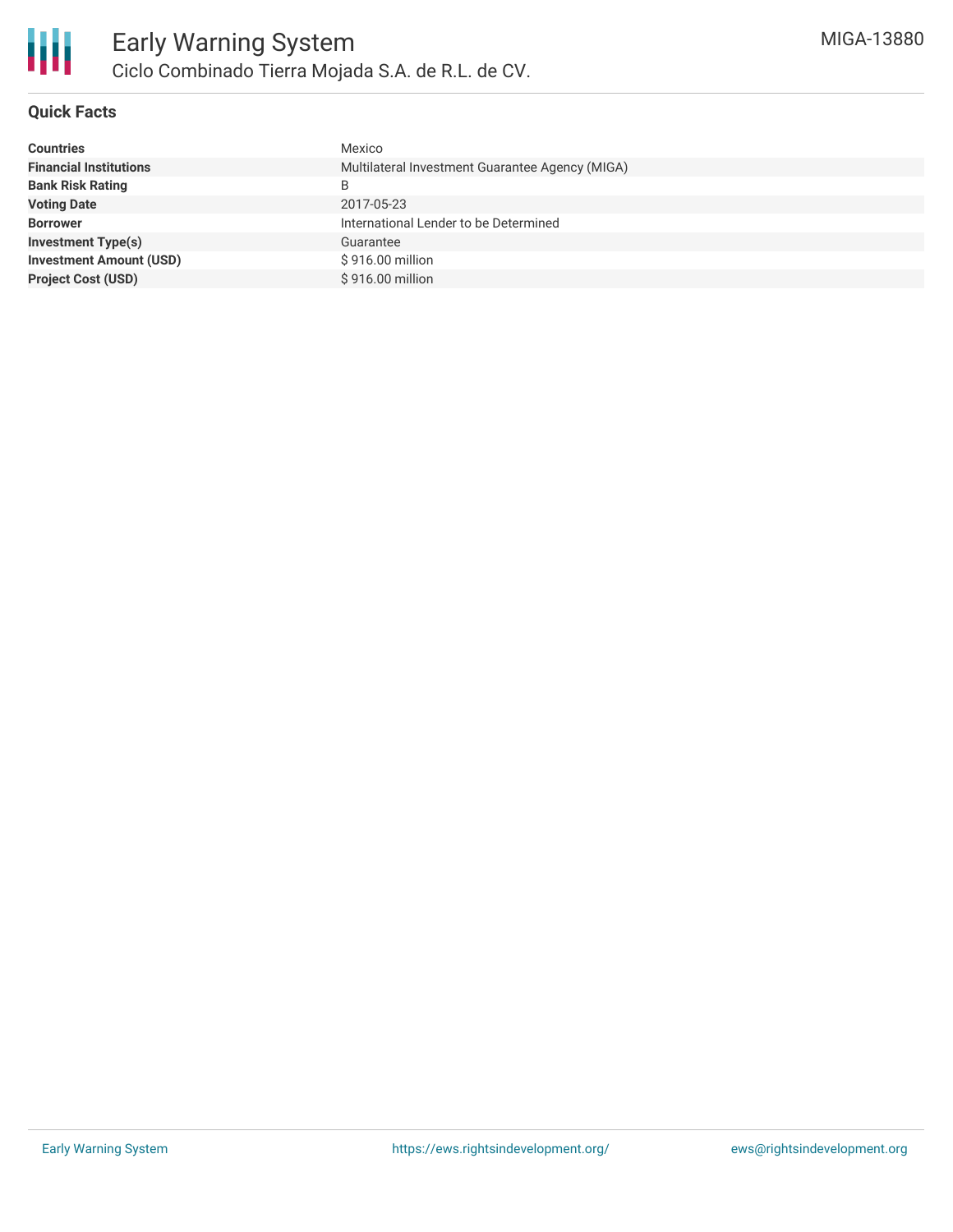

#### **Project Description**

PROJECT DESCRIPTION

#### Project Description

Fisterra Energy (FE) is seeking a MIGA guarantee for its US\$ 916 million investment in the Tierra Mojada Power Plant ("Tierra Mojada", or "the Project"), against the risks of expropriation, transfer restriction, war and civil disturbance, and breach of contract, for a period of up to 15 years.

The Project is developed by Ciclo Combinado Tierra Mojada S. de R.L. de CV, a Mexican special purpose vehicle fully owned by FE, which in turn is part of the Blackstone group. Blackstone is a multinational investment firm, with headquarters in the U.S.A. FE is specialized in energy infrastructure with a focus on Latin America, Europe and the Middle East. Other investments in Mexico include the development of the Ventika Wind Farm in the northeast.

The Project comprises the development, construction, and operation & maintenance of a combined cycle gas turbine power plant with a nominal capacity of 874 MW. The project location is in Zapotlanejo Municipality in the State of Jalisco, approximately 30 km southeast of Guadalajara. The Project will also include the construction of two overhead transmission lines that will connect the Project's substations to two existing transmission lines owned and operated by the Federal Electricity Commission. The Project will be connected to the Villa de Reyes - Guadalajara - Aguascalientes natural gas pipeline which is owned by Fermaca (a Mexican energy company), and to the Salamanca-El Castillo pipeline, which crosses the south portion of the Project site and is owned and operated by CENAGAS (Centro Nacional de Control de Gas Nacional).

Tecnicas Reunidas, a global consulting and engineering firm based in Spain, has been selected as the EPC Contractor for the Project, and Leidos, a global technical consulting firm, has been contracted as Independent Engineer. Tecnicas Reunidas will undertake construction, commissioning and testing of the plant once completed, and NAES will provide operation and maintenance services for the Project during the operations stage. NAES is an American engineering firm specialized in the operations of plants in the power, and oil & gas sectors.

The key components of the Project include two gas fired combined-cycle turbines with associated electric generators, two heat recovery steam generators, a single steam turbine, an air cooled condenser, emission control equipment, an electric switchyard and substation, a control system, a wastewater treatment plant, and auxiliary infrastructure such as control room building, offices and access roads.

The project will be located on two land plots with a total area of 25 ha, which FE has acquired through willing buyer - willing seller negotiations. The site is surrounded by private land lots mainly used for crop or livestock farming. Right-of-way agreements for the transmission line have also been negotiated with the relevant landowners. The construction stage is planned to commence in May 2017, and estimated to take approximately 34 months.

#### Environmental and Social Categorization

This is a Category B project according to MIGA's Policy on Environmental and Social Sustainability because the environmental and social risks and impacts associated with this Project are few in number, generally site-specific, largely reversible and readily addressed through mitigation measures. The main environmental and social issues associated with the Project during both construction and operation relate to air emissions (dust during construction and decommissioning, and NO2 and greenhouse gases during operations), noise, occupational health and safety risks, community health and safety risks (e.g. explosions, traffic accidents), land acquisitions, solid and hazardous waste generation, access to water and wastewater generation.

#### APPLICABLE STANDARDS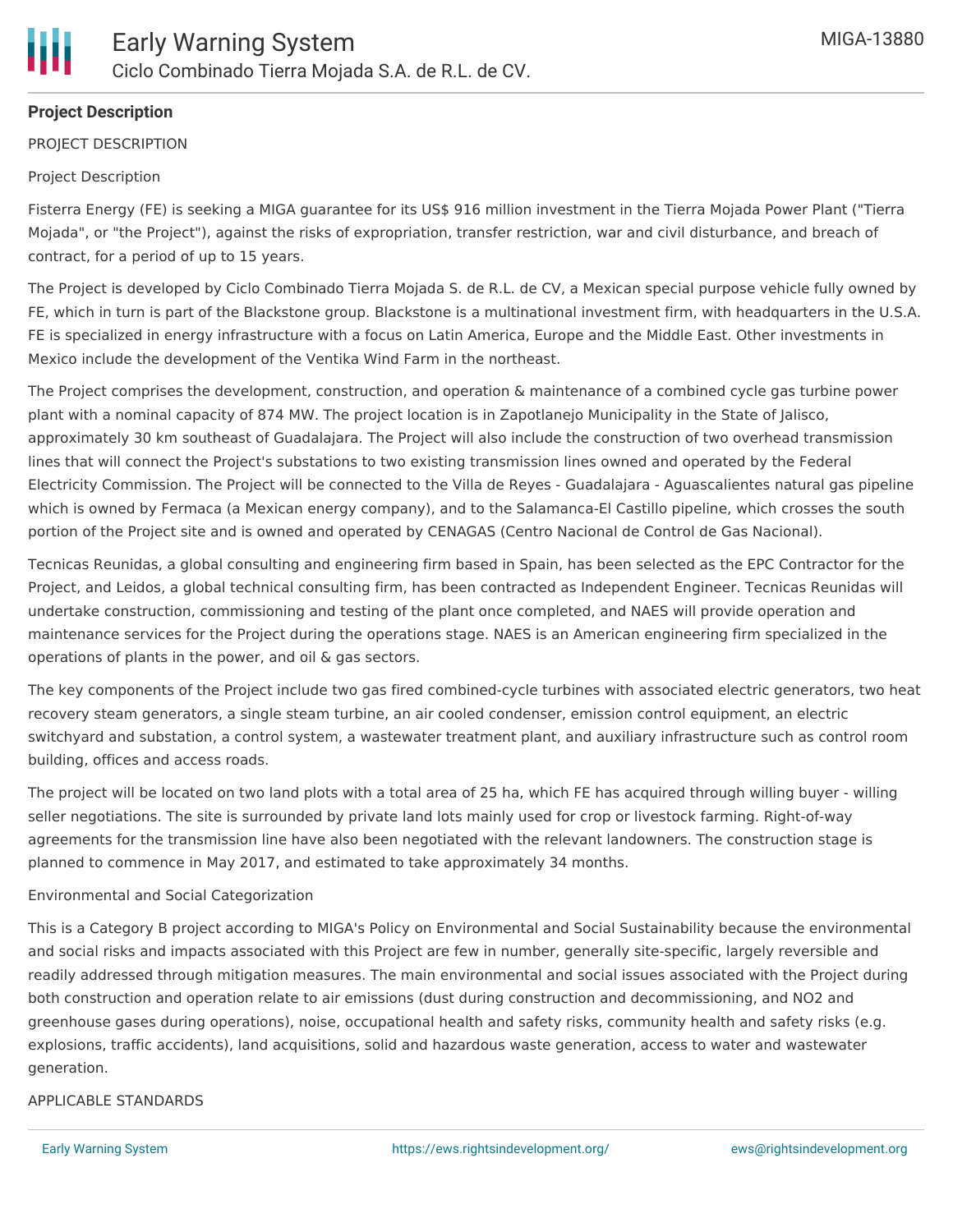

## Early Warning System Ciclo Combinado Tierra Mojada S.A. de R.L. de CV.

#### **Investment Description**

Multilateral Investment Guarantee Agency (MIGA)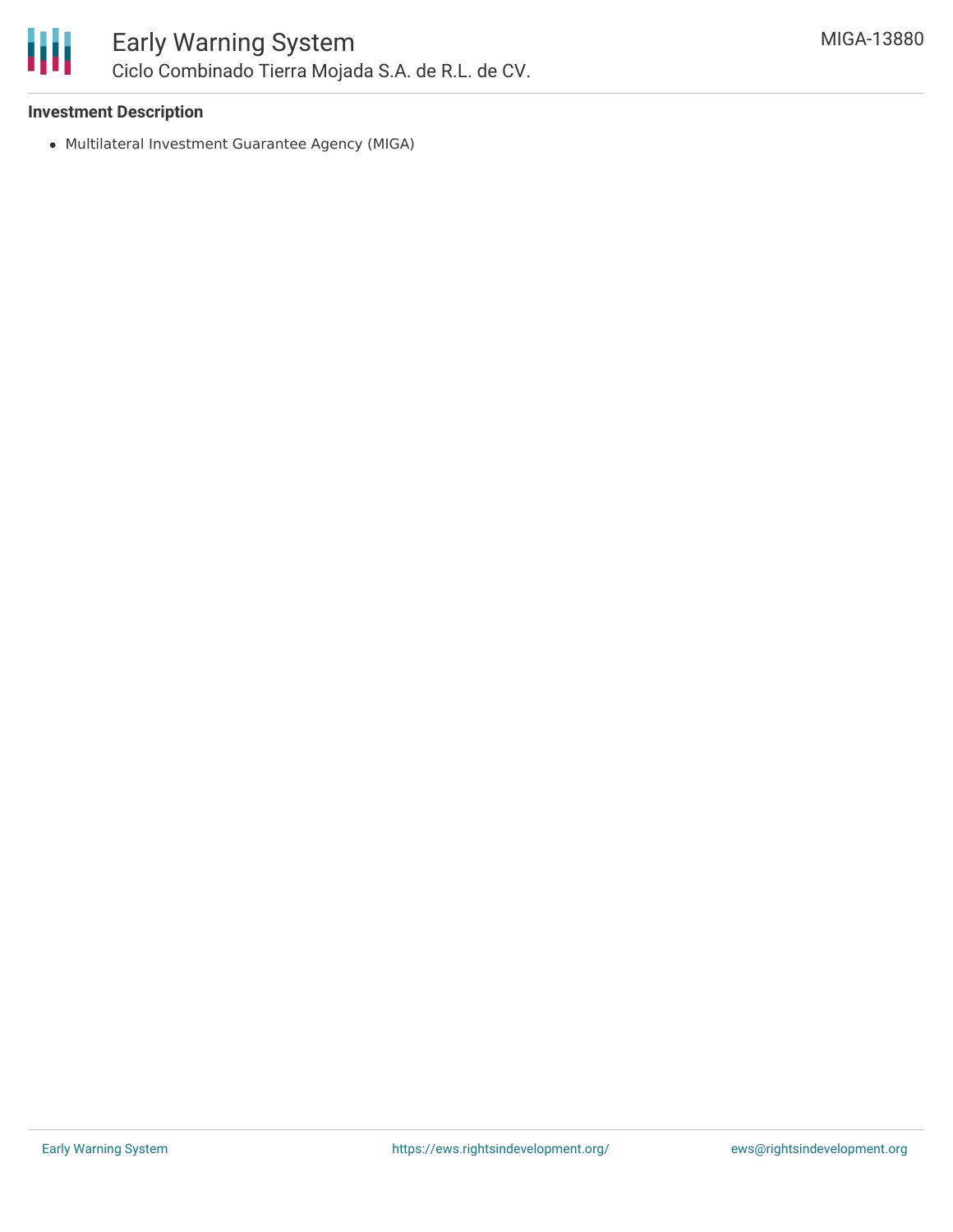

#### **Contact Information**

#### ACCOUNTABILITY MECHANISM OF MIGA

The Compliance Advisor Ombudsman (CAO) is the independent complaint mechanism and fact-finding body for people who believe they are likely to be, or have been, adversely affected by an IFC or MIGA- financed project. If you submit a complaint to the CAO, they may assist you in resolving a dispute with the company and/or investigate to assess whether the IFC is following its own policies and procedures for preventing harm to people or the environment. If you want to submit a complaint electronically, you can email the CAO at CAO@worldbankgroup.org. You can learn more about the CAO and how to file a complaint at http://www.cao-ombudsman.org/